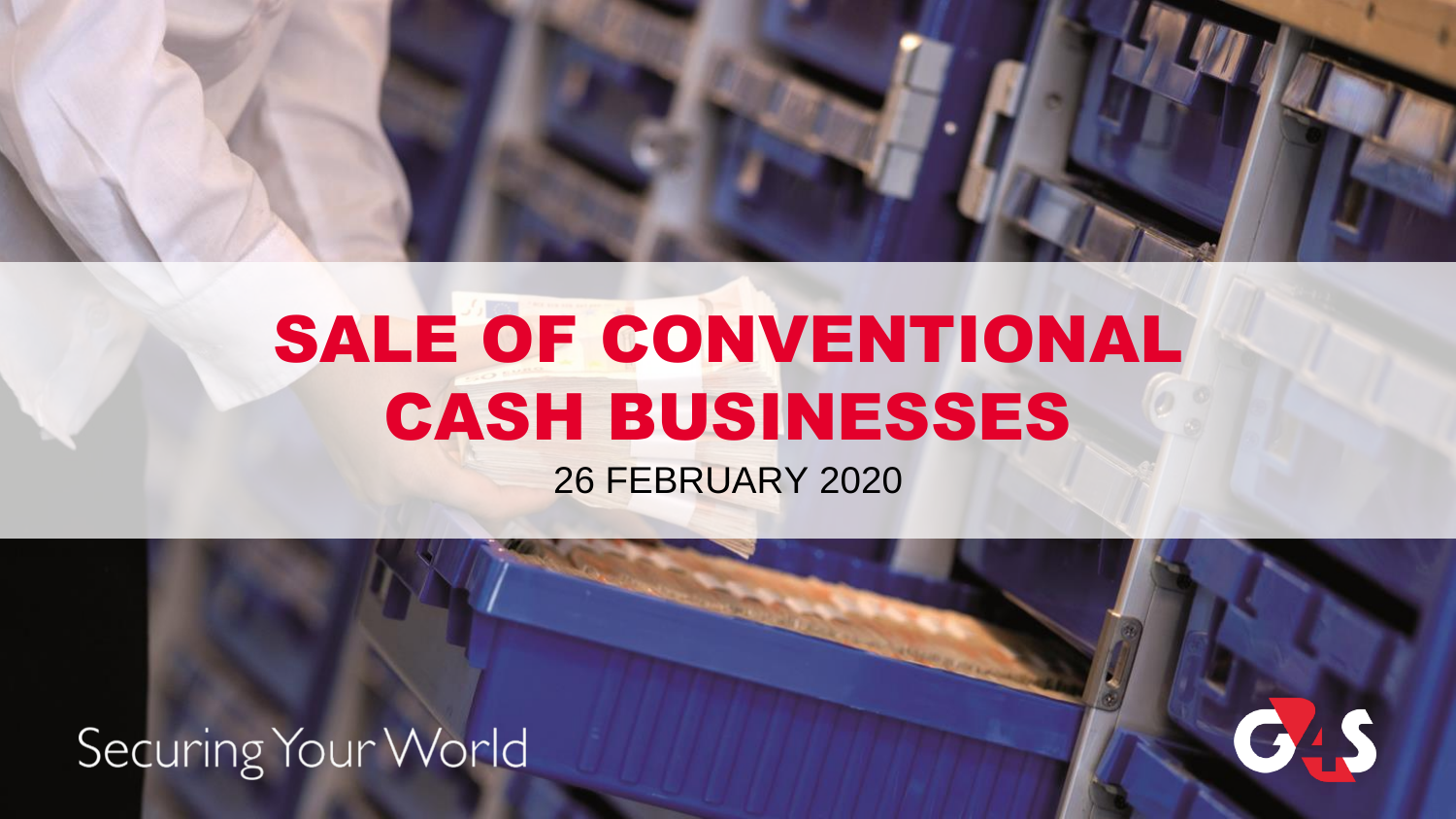## LEGAL DISCLAIMER

Certain statements in this document are forward-looking statements. These forward-looking statements speak only as at the date of this document. These statements concern, or may affect, future matters and include matters that are not facts. Such statements are based on current expectations and beliefs and, by their nature, are subject to a number of known and unknown risks and uncertainties that could cause actual results and outcomes to differ materially from any expected future results or performance expressed or implied by the forward-looking statements. You are cautioned not to place undue reliance on these forwardlooking statements. The information and opinions expressed in this document are subject to change without notice and neither the Company nor any other person assumes any responsibility or obligation to update publicly or review any of the forward-looking statements contained within this document, regardless of whether those statements are affected as a result of new information, future events or otherwise. This presentation also contains non-GAAP measures as defined in the annual report/interim results which can be found on the Company's website.



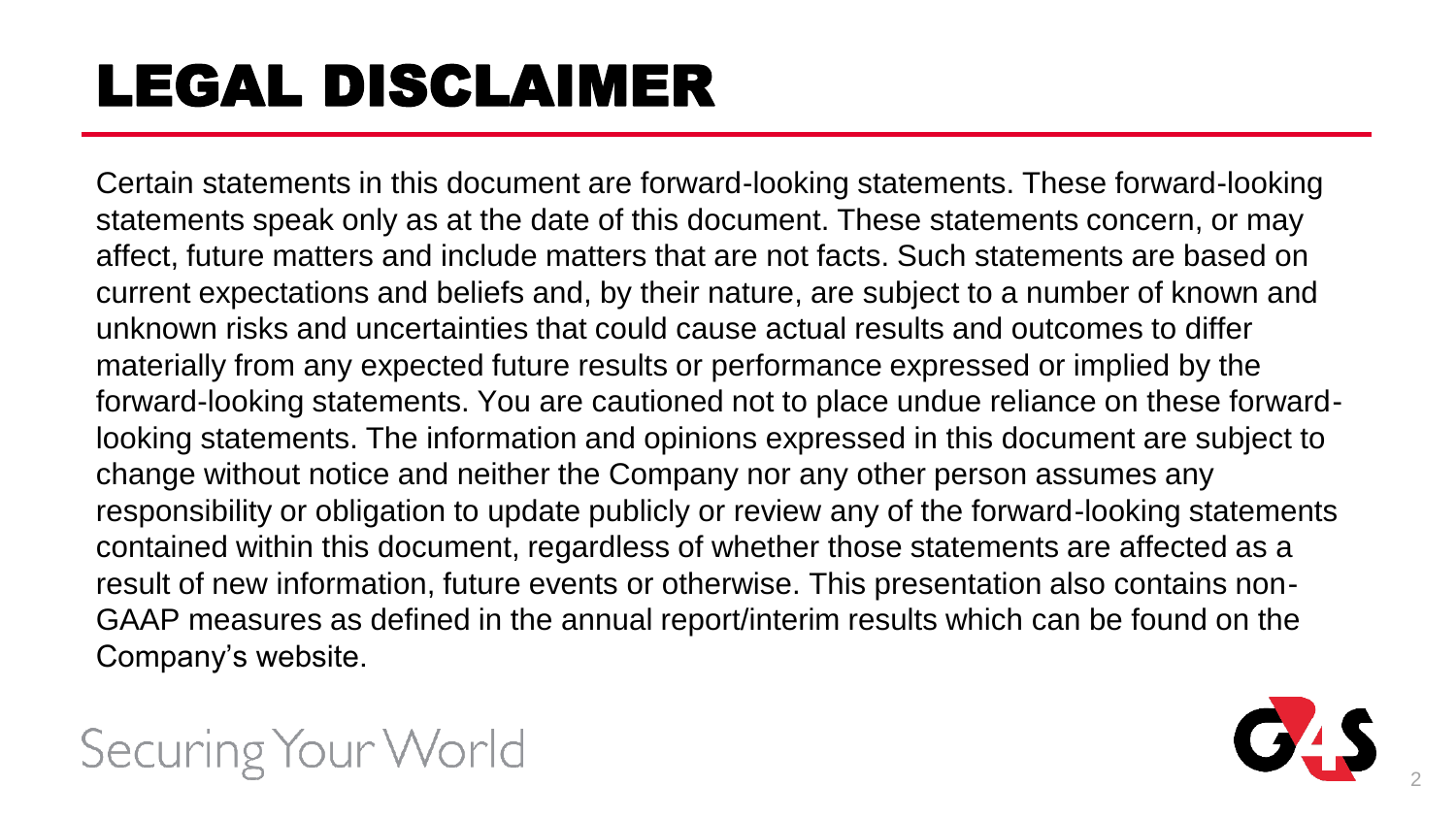#### **TRANSACTION HIGHLIGHTS**

- Sale of majority of conventional cash businesses to Brink's (the "Transaction")
	- £0.6bn revenues and £67m PBITA<sup>1</sup> in FY2019
	- ‒ Approximately 25,000 employees
- Enterprise value of £727m and 10.8x FY2019 PBITA<sup>1</sup>
- Net proceeds: cash of  $£670m + £60m$  net liabilities assigned to Brink's
- Pro forma net debt/ EBITDA ratio 2.4x as at 31 December 2019
- Retain and develop high growth payment & cash technology businesses: RCS, Cash360, Deposita, G4SPay
- UK Cash retained: in interest of company and pension fund members



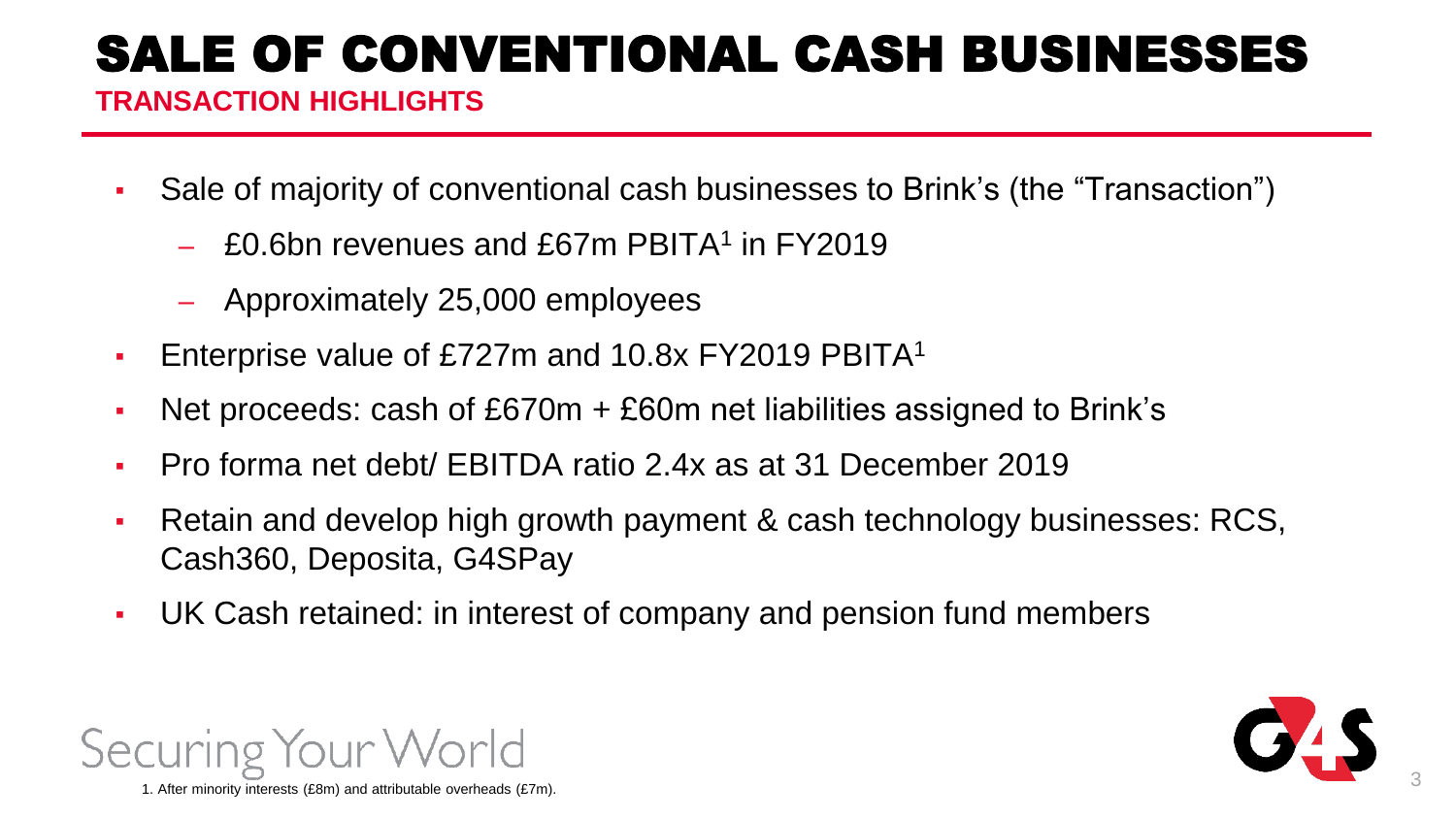**PHASED COMPLETION**

Securing Your World



▪ *Phased completion subject to customary consultations and approvals*



4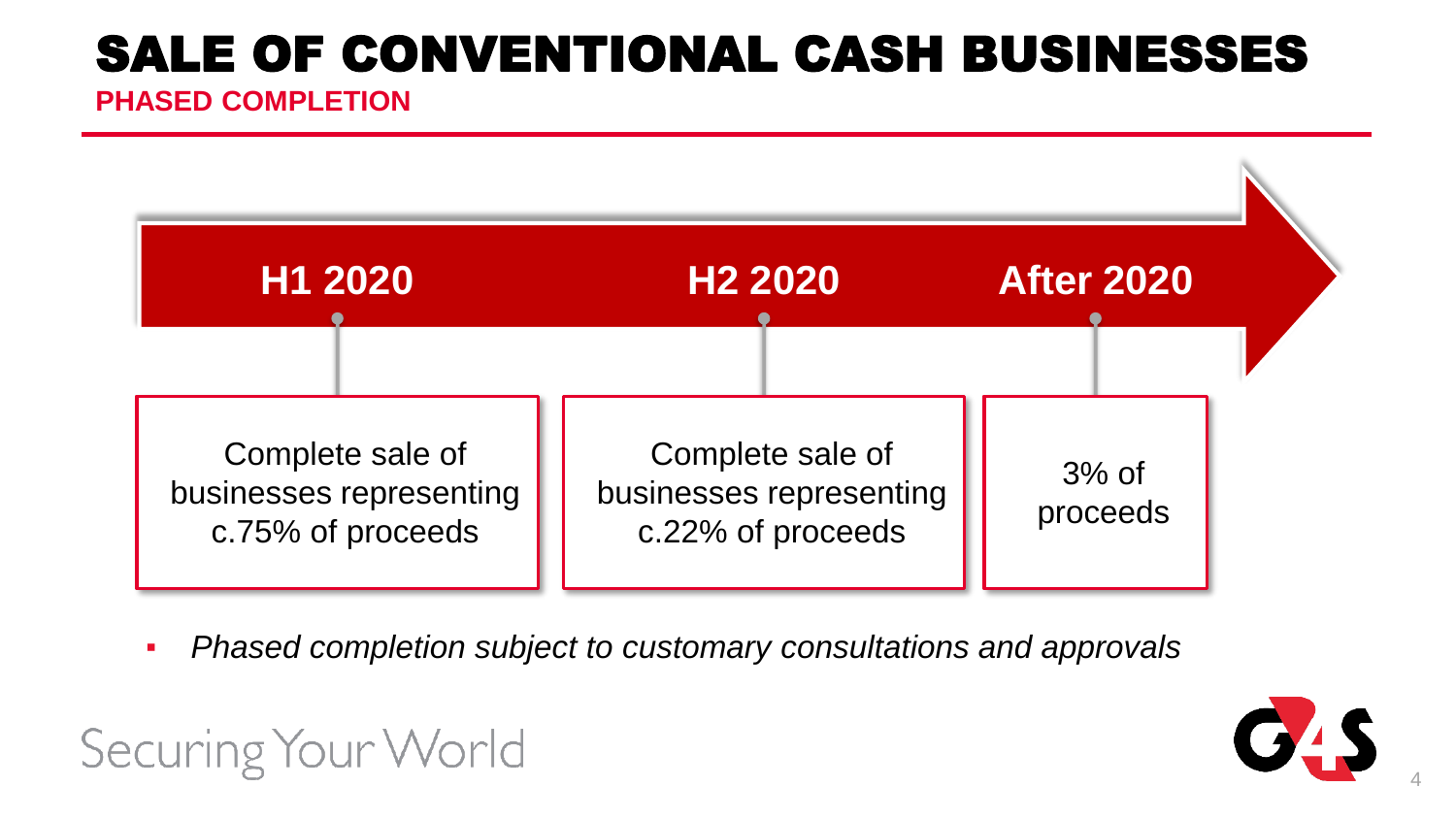**SUCCESSFUL CONCLUSION OF CASH SEPARATION REVIEW**

- Realises fair value for conventional cash businesses: 10.8x FY19 PBITA
- Transaction superior to demerger option considered under cash separation review
- Transaction represents important milestone in execution of G4S' corporate strategy
	- ‒ Focus on growth of core integrated security solutions business
	- Development of high growth, high margin cash and payment technology business
	- ‒ Financial flexibility to continue to invest in our core business
	- ‒ Facilitates simplified group structure and efficiencies of £15-20m
- Focus and financial strength to deliver material benefits to customers, shareholders and employees



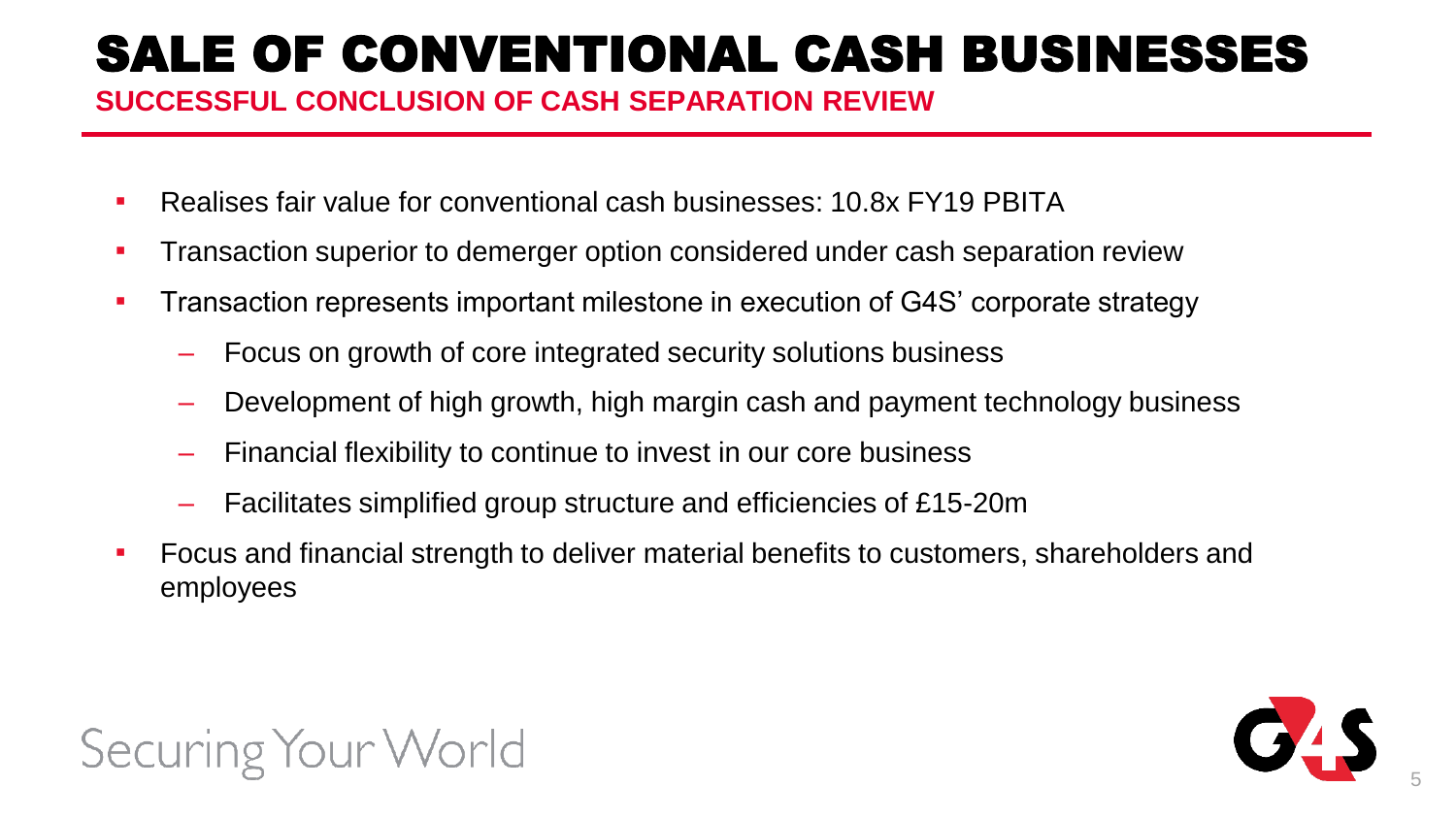#### SHAPE OF G4S GROUP

**POST TRANSACTION**

#### **FY 2019 Revenue**



**FY 2019 PBITA\*** 

## Securing Your World

CAS